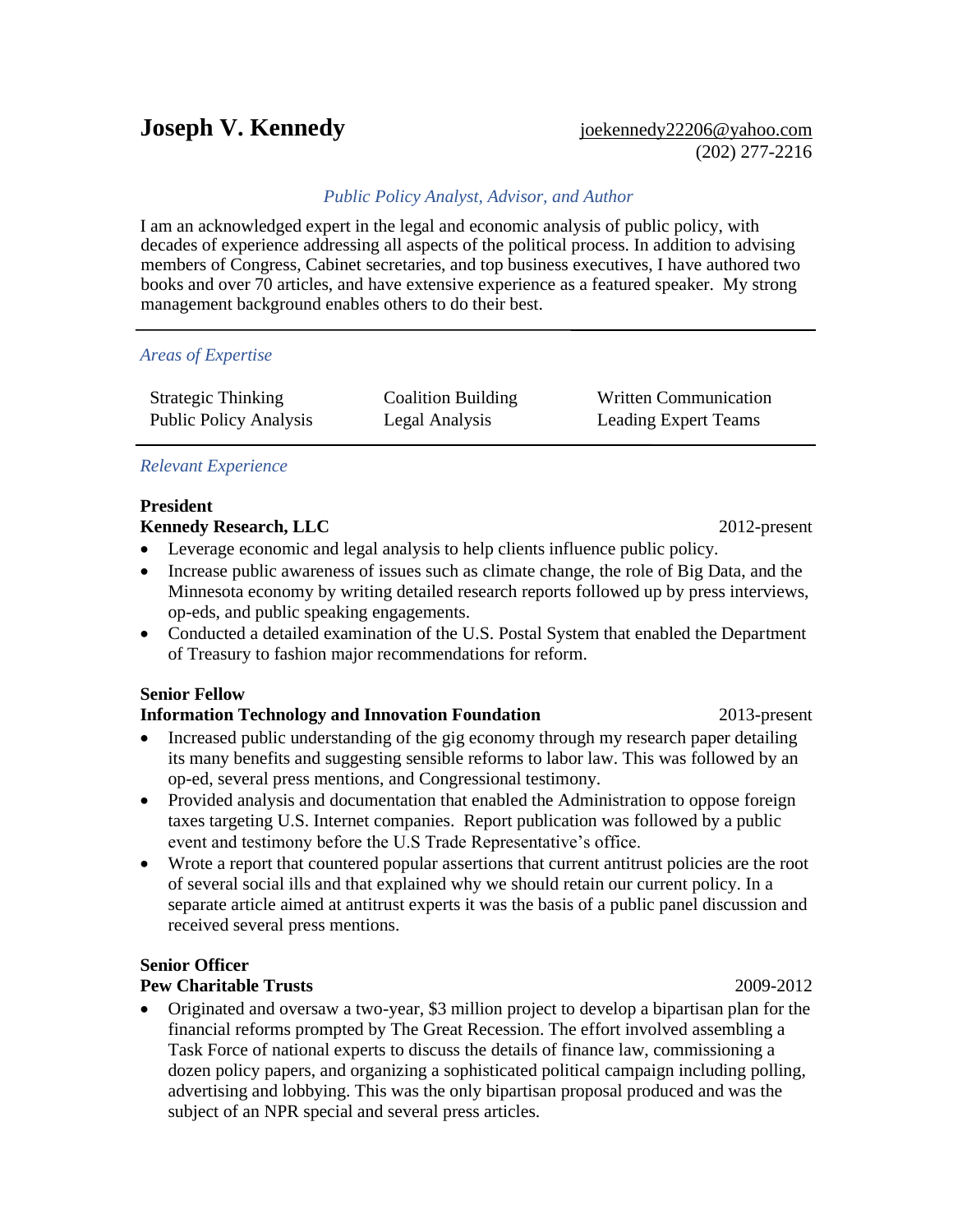• Assembled a diverse group of national experts to recommend reforms to the nation's electric grid that would facilitate renewable energy. I then commissioned a report by two energy specialists on the best goals for public policy.

# **Chief Economist**

## **Department of Commerce** 2007-2009

- Increased productivity of a staff of 17 senior economists by linking them to specific projects.
- Helped the Secretary of Commerce build public support for immigration reform by documenting the national benefits of better policy and preparing key arguments for him to use when briefing reporters.
- Led a team of Ph.D economists in studying the housing crisis/Great Recession as it was happening. Developed briefing materials to help the Administration communicate remedies to the public.

## **Senior Economist**

## **Joint Economic Committee** 2005-2007

- Wrote reports that helped Congress understand technology's impact on public policies including communications and nanotechnology. This enabled members to develop better legislation.
- Briefed members and their staff on current economic and legal developments and their implications for future policy.

## **General Counsel**

## **U.S. Senate Permanent Subcommittee on Investigations** 2003-2005

- Launched a detailed investigation of the credit counseling industry, held a public hearing and made criminal referrals. As a result, the industry adopted a set of best practices.
- Organized the first Congressional hearings on SARS. Educated staff on the scope of the problem. Communicated regularly with top infectious disease experts on how Congress could support them.

## **Attorney/Economist**

| <b>Budget Committee, House of Representatives</b>                | 1990-1993 |
|------------------------------------------------------------------|-----------|
| <b>Attorney</b><br>Bishop, Cook, Purcell, & Reynolds             | 1987-1989 |
| <b>Budget Examiner</b><br><b>Office of Management and Budget</b> | 1985-1987 |

## *Awards and Appointments*

- Quality of Communication Award, American Association of Agricultural Economics
- Program Recognition Award, MITRE Corporation
- Teacher of a course on "Law, Economics, and International Policy at Georgetown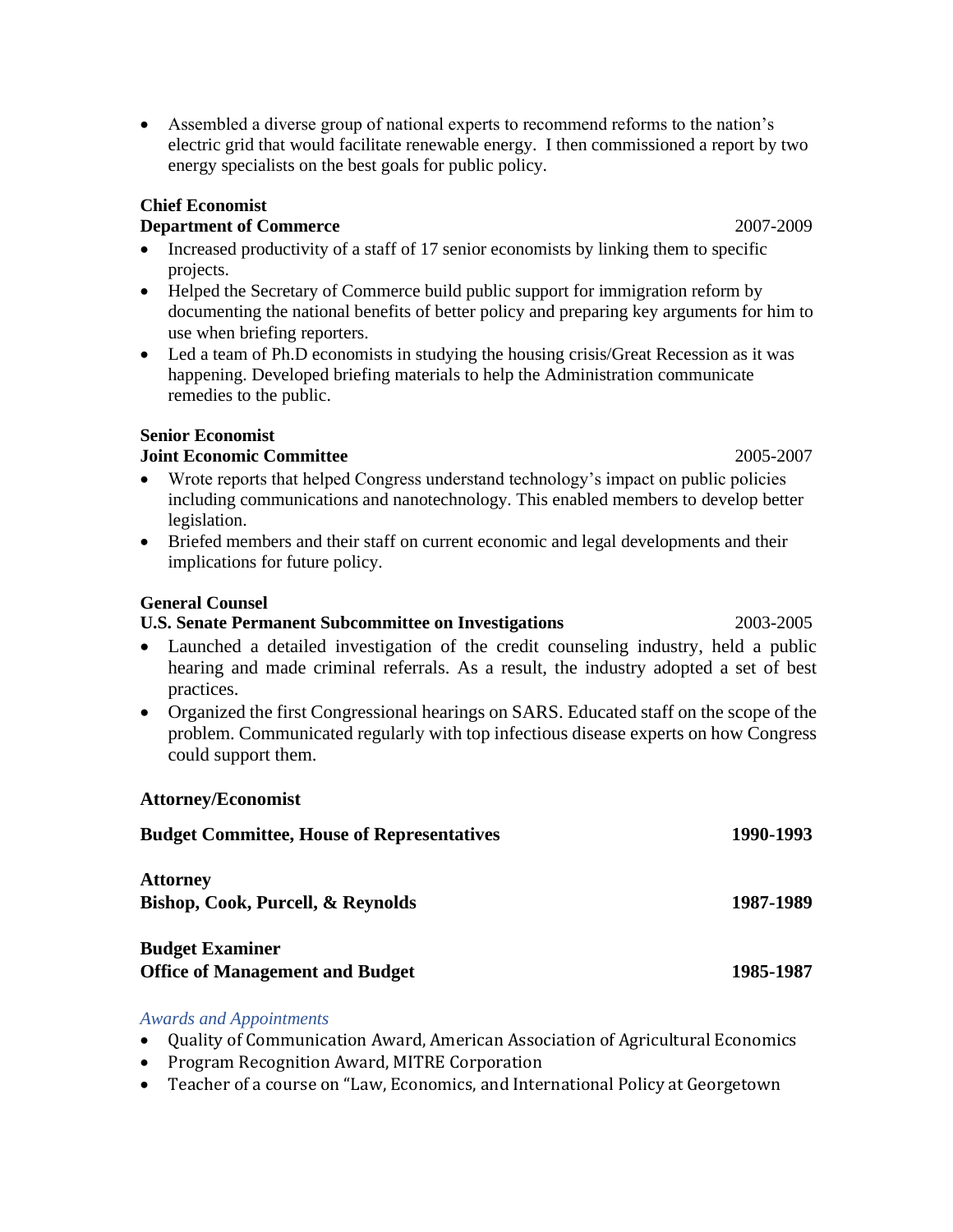#### **PUBLICATIONS**

#### **Books**

*Ending Poverty: Changing Behavior, Guaranteeing Income and Transforming Government,*  (Lanham MD: Roman & Littlefield Publishers, 2008).

*[Negotiating the Global Commons: The Design of Economically Efficient International](http://www.kennedyresearchllc.com/wp-content/uploads/2012/11/Negotiating-the-Global-Commons1.pdf)  [Environmental](http://www.kennedyresearchllc.com/wp-content/uploads/2012/11/Negotiating-the-Global-Commons1.pdf) [Institutions](http://www.kennedyresearchllc.com/wp-content/uploads/2012/11/Negotiating-the-Global-Commons1.pdf)* [\(Ph.D. Thesis, George Washington University, 1995\).](http://www.kennedyresearchllc.com/wp-content/uploads/2012/11/Negotiating-the-Global-Commons1.pdf)

#### **Papers and Articles**

"Monopoly Myths: Is Concentration Leading to Higher Markups?" (Information Technology and Innovation Foundation, June 2020).

"Monopoly Myths: Is Concentration Leading to Higher Profits?" (Information Technology and Innovation Foundation, May 2020).

"The Link Between Drug Prices and Research on the Next Generation of Cures," (Information Technology and Innovation Foundation, September 2019).

"Digital Service Taxes: A Bad Idea Whose Time Should Never Come," (Information Technology and Innovation Foundation, May 2019).

"Why the Consumer Welfare Standard Remains the Best Guide for Promoting Competition," (Competition Policy International, January 27, 2019).

"Why the Consumer Welfare Standard Remains the Bedrock of Antitrust Policy," (Information Technology and Innovation Foundation, October 2018).

"How Induced Innovation Lowers the Cost of a Carbon Tax," (Information Technology and Innovation Foundation, June 2018).

"How to Ensure that America's Life-Sciences Sector Remains Competitive," (Information Technology and Innovation Foundation, March 2018).

"Growing the Future: State Efforts to Advance the Life Sciences," (Information Technology and Innovation Foundation, February 2018).

"The EU's Misguided Tax War on U.S. Companies," *International Tax Review*, November 2017.

"Why Expanding the R&D Tax Credit is Key to Successful Corporate Tax Reform," (Information Technology and Innovation Foundation, July 2017) with Robert D. Atkinson.

"How Regulatory Reform Can Advance Automation in the Freight Transportation Sector," (Information Technology and Innovation Foundation June 2017).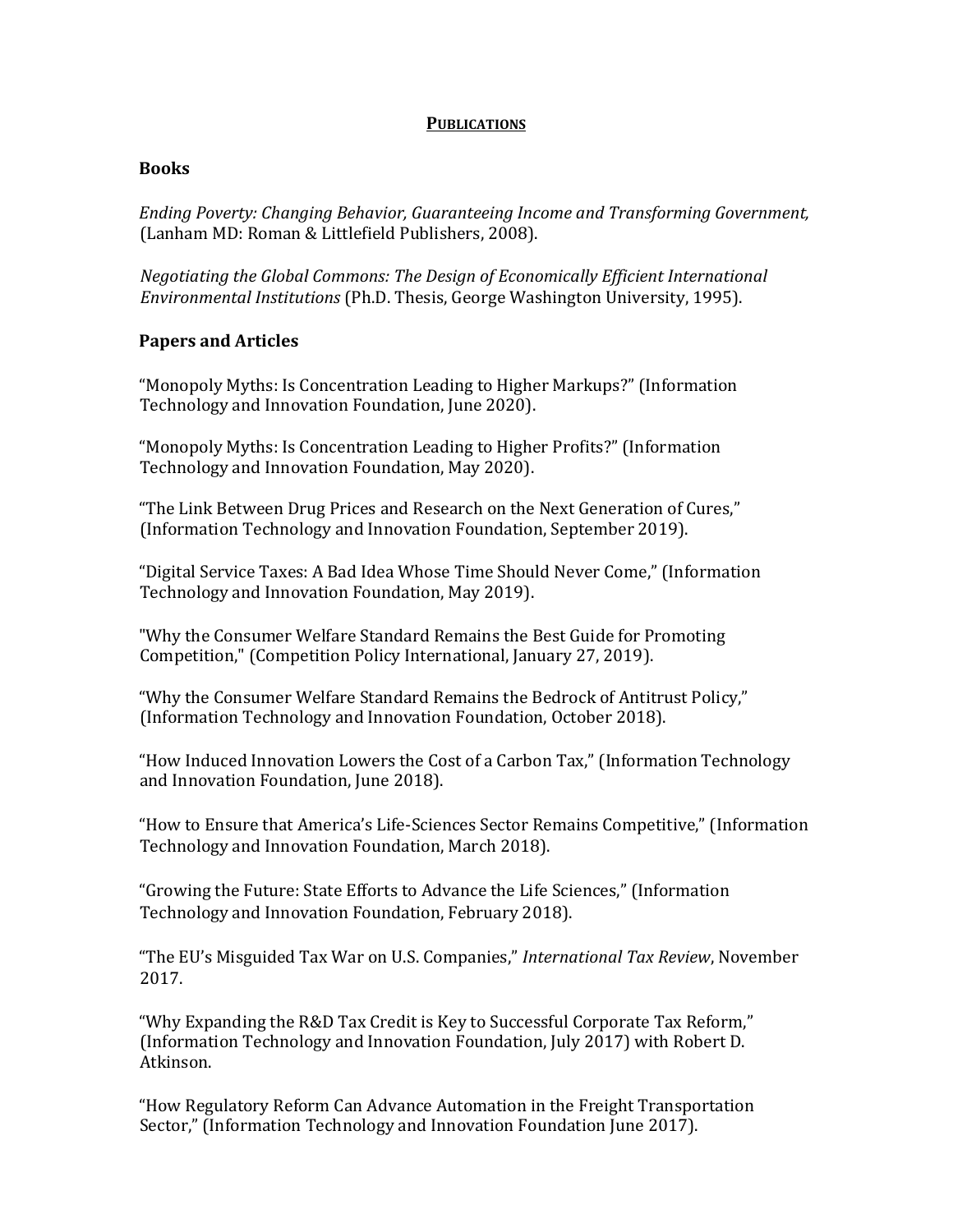["The Myth of Data Monopoly: Why Antitrust Concerns About Data are Overblown,"](http://www.kennedyresearchllc.com/wp-content/uploads/2012/11/The-Myth-of-Data-Monopoly.pdf)  [\(Information Technology and Innovation Foundation, March 2017\).](http://www.kennedyresearchllc.com/wp-content/uploads/2012/11/The-Myth-of-Data-Monopoly.pdf)

["Five](http://www.kennedyresearchllc.com/wp-content/uploads/2012/11/Must-Haves-for-Tax-Reform.pdf) [Must-Haves \(and Five Nice-to-Haves\) for Pro-](http://www.kennedyresearchllc.com/wp-content/uploads/2012/11/Must-Haves-for-Tax-Reform.pdf)[Growth Corporate Tax Reform,"](http://www.kennedyresearchllc.com/wp-content/uploads/2012/11/Must-Haves-for-Tax-Reform.pdf)  (Information Technology [and Innovation Foundation, February 2017\).](http://www.kennedyresearchllc.com/wp-content/uploads/2012/11/Must-Haves-for-Tax-Reform.pdf)

"Why Small Business Should Not Get a Veto Over Corporate Tax Reform," (Information Technology and Innovation Foundation, November, 2016).

"Why America Still Needs Tax Reform (And Why There Are Faint Glimmers of Hope)," (Information Technology and Innovation Foundation, September, 2016).

"Minnesota's Economy: Mediocre Performance Threatens the State's Future," (Minneapolis: Center of the American Experiment, August 2016).

"Why It's Time to Disrupt Higher Education by Separating Learning From Credentialing," (Information Technology and Innovation Foundation, August 2016) with Daniel Castro and Robert D. Atkinson.

"States of Insolvency: What Happens When (If) a State Runs Out of Money? The Legal and Economic Issues Surrounding State Fiscal Imbalances," *Municipal Finance Journal*, vol. 36(4), Winter 2016.

"Three Paths to Update Labor Law for the Gig Economy," (Information Technology and Innovation Foundation, April 2016).

"Congress Needs to Pass Tax Extenders that Encourage Investment and Jobs," (Information Technology and Innovation Foundation, October 2015).

"Why Internet Platforms Don't Need Special Regulation," (Information Technology and Innovation Foundation, October 2015).

"Reforming Regulation to Drive International Competitiveness," (Information Technology and Innovation Foundation, March 2015).

"Healthy Funding: Ensuring a Growing and Predictable Budget for the National Institutes of Health," (Information Technology and Innovation Foundation and United for Medical Research, February 2015) with Robert D. Atkinson.

"The Data-Driven Economy," in *The Future of the Data-Driven Economy*, (U.S. Chamber of Commerce, October 2014).

"Why Geoblocking can Increase Consumer Welfare and Improve Income Inequality," (Information Technology and Innovation Foundation, May 2014).

"Assessing U.S. Tax Reform in an Age of Global Competition," (Information Technology and Innovation Foundation, March 2014).

"The Demand Side of Innovation," *The International Economy*, Fall 2013.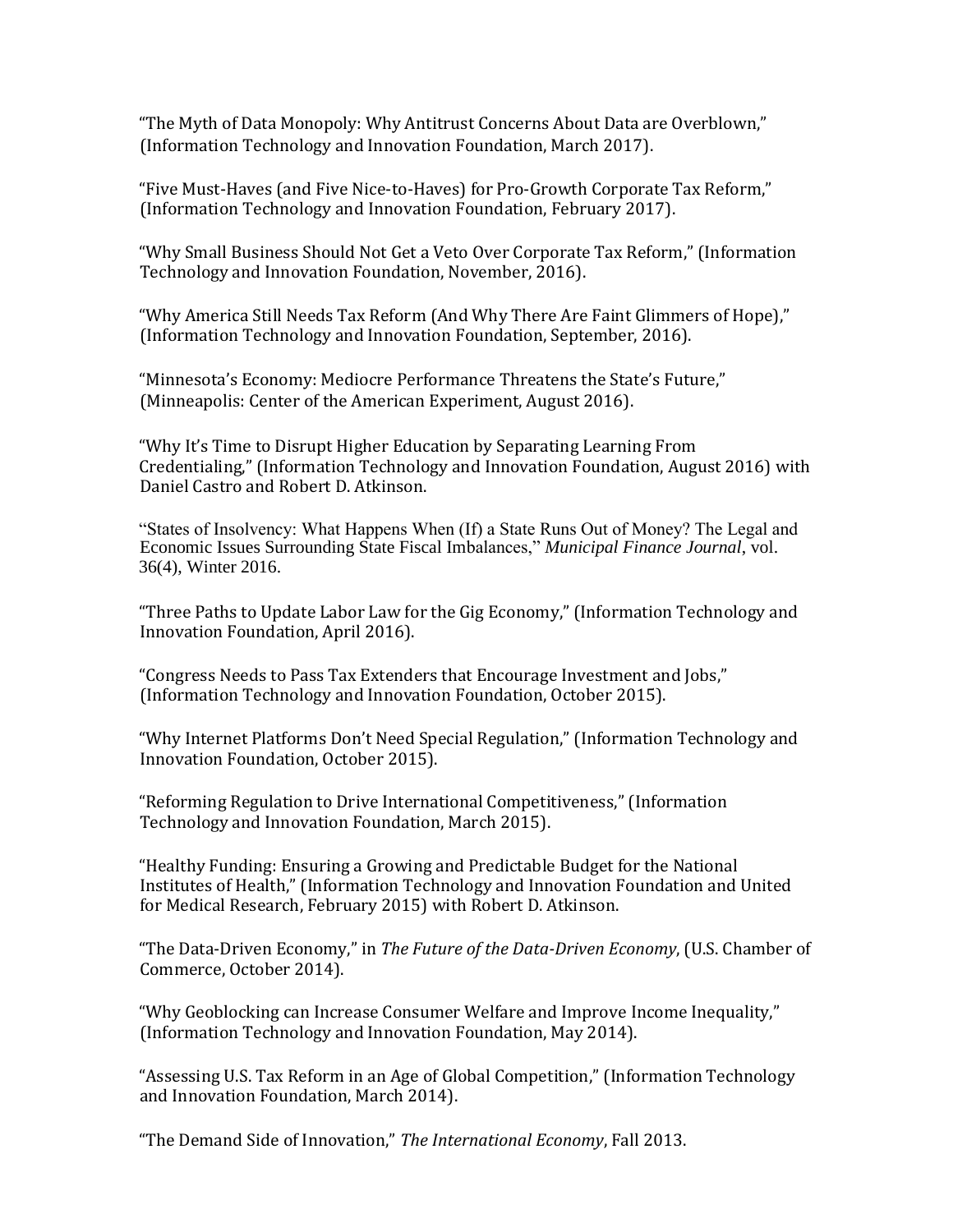"Managing the Helium Reserve: Auctions are the Best Way to Manage Scarce Resources," (Information Technology and Innovation Foundation, September 22, 2013).

"An Economic Analysis of the Proposed Expansion of Gaming in Maryland," (Maryland Public Policy Institute, October 9, 2012).

"The Sources and Uses of U.S. Science Funding," *The New Atlantis*, Summer 2012.

"Fixing American Health Care," *The New Atlantis*, Fall 2008.

"Nanotechnology: Breaking Through the Next Big Frontier of Knowledge," *Indiana Business Review*, Summer 2007.

"Nanotechnology: The Future is Coming Sooner Than You Think," (Joint Economic Committee, U.S. Congress, March 2007) reprinted in *The Yearbook of Nanotechnology in Society: Presenting Futures*.

"Enabling the Future: Communications Law Should Anticipate Future Trends, Avoid Stalemates Over Issues that Will Soon Become Moot," (Joint Economic Committee, U.S. Congress, May 2006).

"Convergence in the Communications Industry: Three Fronts and What they Mean for Congress," (Joint Economic Committee, U.S. Congress, December 2005).

"The Transition to Digital Television: Setting a Hard Date Benefits Society," (Joint Economic Committee, U.S. Congress, October 2005).

"The Economic Impacts of U.S. Tort Law." in *I Pay, You Pay, We all Pay: How the Growing Tort Crisis Undermines the U.S. Economy and the American System of Justice*, edited by Fred Stocker, (Manufacturers Alliance/MAPI, Inc., 2003).

"Broadening Value Added to Include "Solutions," Customized Products and Related Services," in *U.S. Manufacturing: the Engine for Growth in a Global Economy*, edited by Thomas J. Duesterberg and Ernest H. Preeg, (Praeger Publishers, 2003).

"Recovery Delayed: Why we are Still Waiting for the Economy to Snap Back," (Manufacturing Today, January/February 2003).

"The Economic Outlook for 2002," *MHEDA*, Winter 2002.

"What Happened?" *US Business Review*, December 2001.

"A Better Way to Regulate: What Government Can Learn from the Market," *Policy Review*, October-November, 2001.

"The Impact of Information Technology on Manufacturing," (Manufacturers Alliance for Productivity and Innovation and the Institute for Technological Advancement, September 19, 2001), ITA-114e.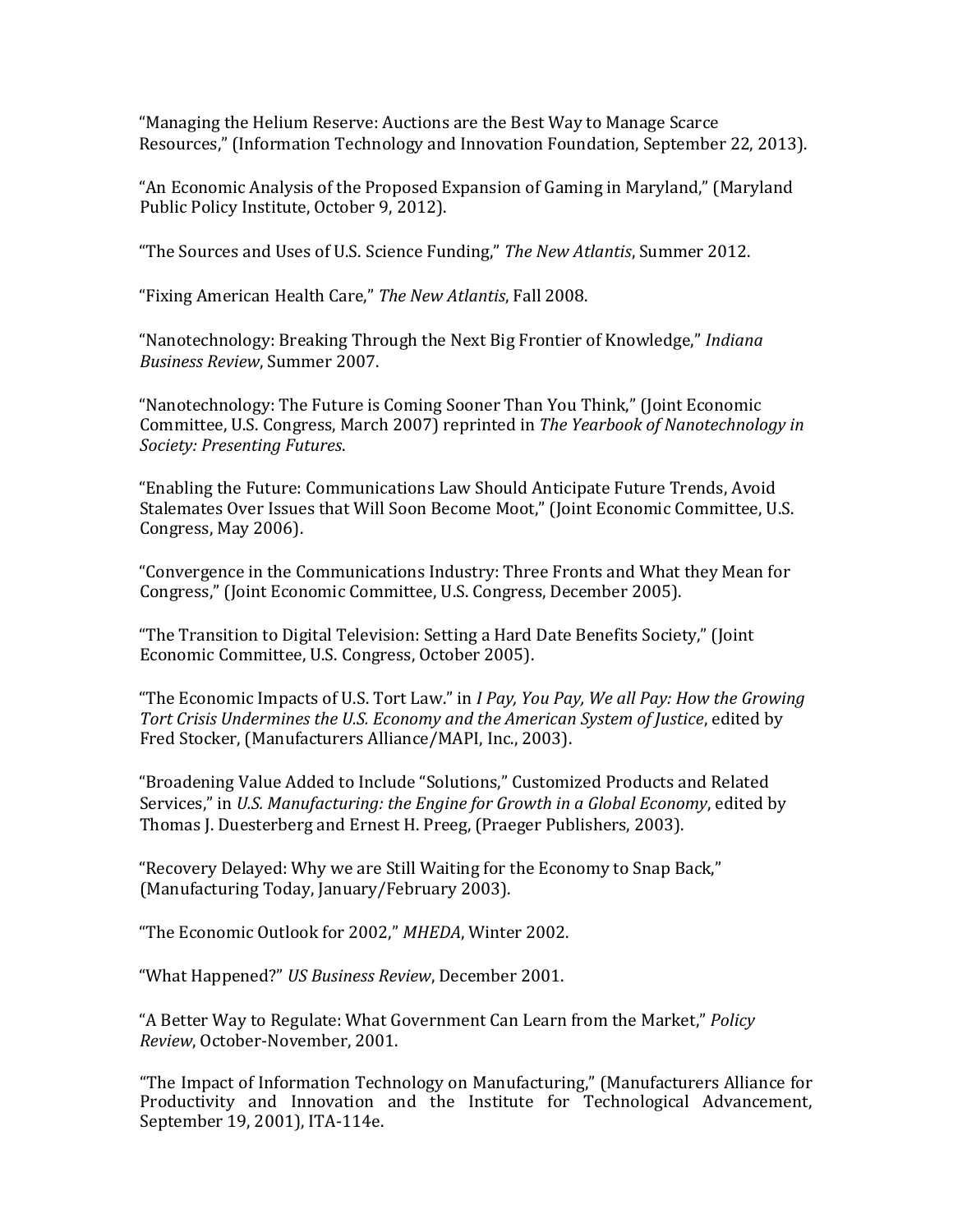"The Presidential Debate on Tax Cuts," (Manufacturers Alliance for Productivity and Innovation), Washington D.C., May 2000, PR-147.

"Management as a Balancing Act," (Manufacturers Alliance for Productivity and Innovation, Washington D.C., February 2000), PR-145.

"Occupational Safety and Health: At-Home Workplace: Secretary of Labor Withdraws Controversial Occupational Safety and Health Advisory Letter on At-Home Workplaces; Employers With Telecommuters Still Face Serious Issues," (Manufacturers Alliance for Productivity and Innovation, Washington D.C., January 7, 2000), LAR-430.

"Encryption: Export Controls Harm American Companies While Failing to Achieve Their Objectives," (Manufacturers Alliance for Productivity and Innovation, Washington D.C., June 15, 1999), LAR-421.

"Global Warming: Should Companies Get Credit for Acting Early?" (Manufacturers Alliance for Productivity and Innovation, Washington D.C., April 2, 1999), PR-143.

"Global Warming: Reconciling the Threat of Potential Warming With the Need for Economic Growth", (Manufacturers Alliance for Productivity and Innovation, Washington D.C.), 1998.

"Social Security and Medicare: A Review of the 1998 Trustees' Reports and Recent Budget Projections," (Manufacturers Alliance for Productivity and Innovation, Washington D.C., June 17, 1998), LAR-409.

"The Case for Privatizing Social Security: Managing the Transition and Implications for Industry," (Manufacturers Alliance for Productivity and Innovation, Washington D.C., December 1997), PR-142.

"An Overview of Social Security Reform Proposals," (Manufacturers Alliance for Productivity and Innovation, Washington D.C., August 15, 1997), LAR-396.

"Adjusting the Consumer Price Index to Better Measure the Cost of Living: Implications for Entitlements, Taxes and Economic Growth," (Manufacturers Alliance for Productivity and Innovation, Washington D.C., January 22, 1997), ER-394.

"Bottom-up Government: A Theory and Preliminary Model of More Accountable Government," December 1996, available from the author.

"Social Security and Medicare," (Manufacturers Alliance for Productivity and Innovation, Washington D.C., August 23, 1996), LAR-375.

"Economic Growth and Environmental Quality: Is There a Trade-Off?" (Manufacturers Alliance for Productivity and Innovation, Washington D.C., April 12, 1996), PR-138.

"Toward a Balanced Budget by 2002: Progress and Promise," (Manufacturers Alliance for Productivity and Innovation, Washington D.C., August 17, 1995), PR-136.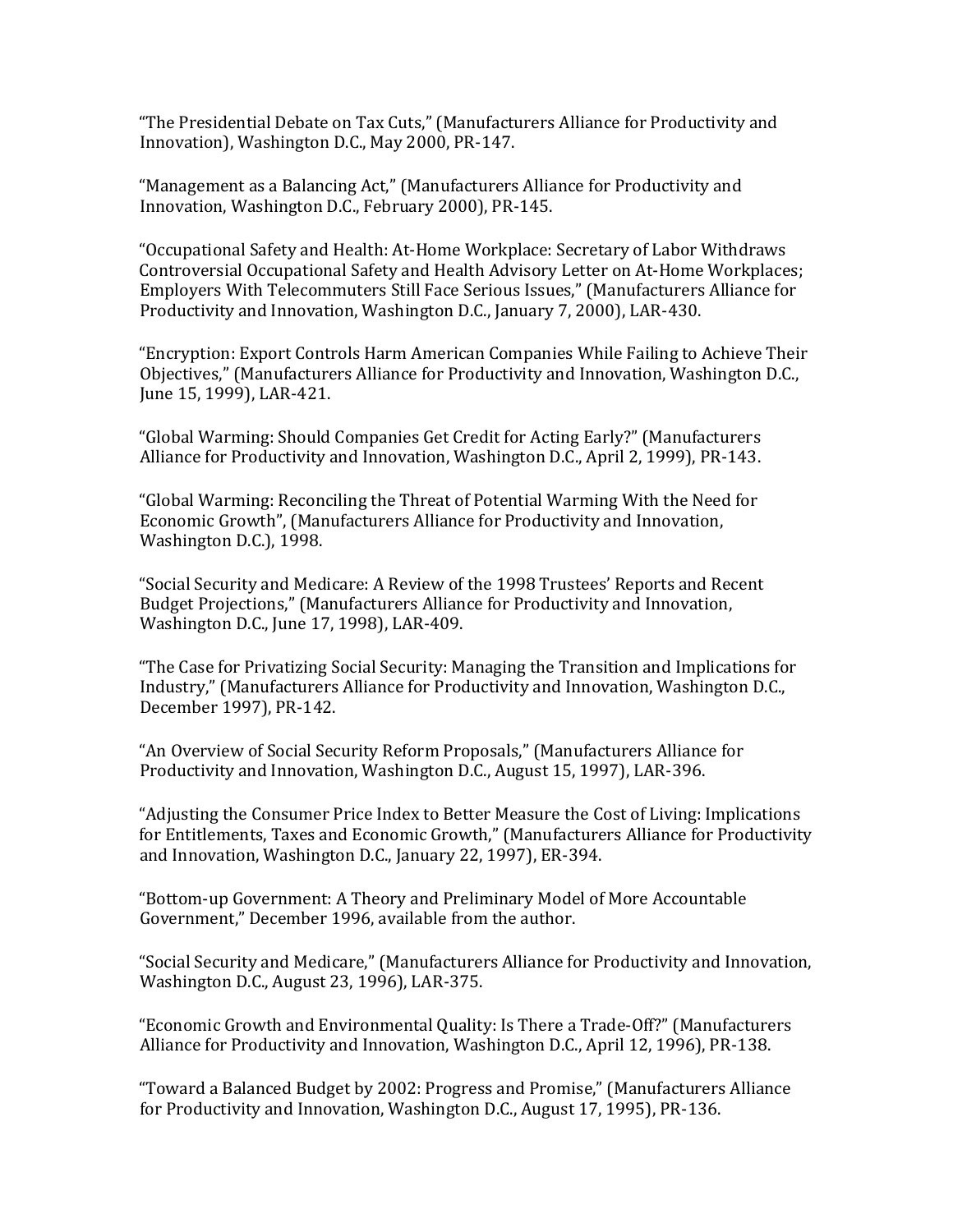"Pension Reform: Pension Benefits Guaranty Corporation Issues Final Rule on Disclosure of Pension Underfunding to Participants," (Manufacturers Alliance for Productivity and Innovation, Washington D.C., July 13, 1995), LAR-339.

"United States v. Lopez: Recent Supreme Court Decision Signals an Intention to Limit Congress' Powers Under the Commerce Clause," (Manufacturers Alliance for Productivity and Innovation, Washington D.C., June 22, 1995), LAR-337.

"Regulatory Reform," (Manufacturers Alliance for Productivity and Innovation, Washington D.C., March 30, 1995), LAR-328.

"Regulatory Reform," (Manufacturers Alliance for Productivity and Innovation, Washington D.C., March 3, 1995), LAR-325.

"The Republican Majority—What It Could Mean for Industry," (Manufacturers Alliance for Productivity and Innovation, Washington D.C., January 1995), PR-131.

"The Federal Budget Deficit," (Manufacturers Alliance for Productivity and Innovation, Washington D.C., July 28, 1994), EL-160.

"Pension Reform: New Legislation Likely for Defined Benefit Programs," (Manufacturers Alliance for Productivity and Innovation, Washington D.C., July 15, 1994), LAR-307.

"Is the Budget Deficit Still a Problem?" (Manufacturers Alliance for Productivity and Innovation, Washington D.C., April 1994), PR-129.

"The North American Free Trade Agreement: The NAFTA Debate: Generating More and Better Jobs or Protecting Existing Jobs?" (Manufacturers Alliance for Productivity and Innovation, Washington D.C., October 29, 1993), ER-284.

"The Omnibus Budget Reconciliation Act of 1993: Will it Reduce the Deficit?" (Manufacturers Alliance for Productivity and Innovation, Washington D.C., August 1993), PR-125.

"Managing Risk: The Safety and Soundness of Government-Sponsored Enterprises, a Status Report," (House Committee on the Budget, Republican Staff, U.S. House of Representatives, March 20, 1992).

"Accrual Accounting and the President's Budget," (House Committee on the Budget, Republican Staff, U.S. House of Representatives, February 18, 1992).

"An Introduction to U.S. Agricultural Programs.", in *Agricultural Policies in a New Decade*, edited by Kristen Allen, (Resources for the Future, National Center for Food and Agricultural Policy, Washington D.C., 1990) with Jon Viser.

"Generic Commodity Certificates: How They Affect Markets and the Federal Budget." *Choices*, Third Quarter, 1987.